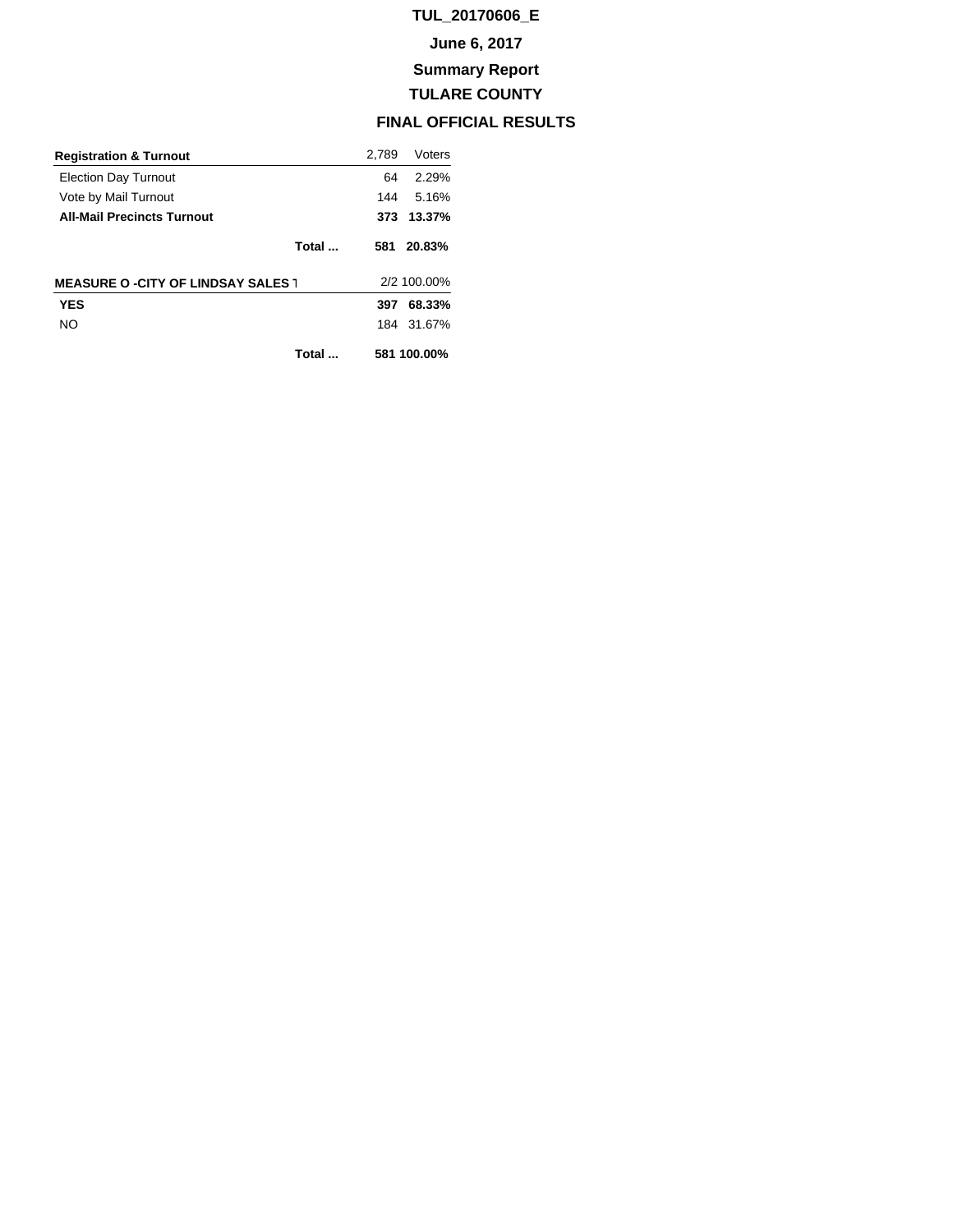# **City of Lindsay**

## **Measure O**

"To help prevent the loss of vital public safety services, to maintain essential infrastructure, and to protect other general services, shall the City of Lindsay enact a general-purpose, one-percent sales tax, expected to generate \$908,000 annually, with annual independent audits?"

**YES** NO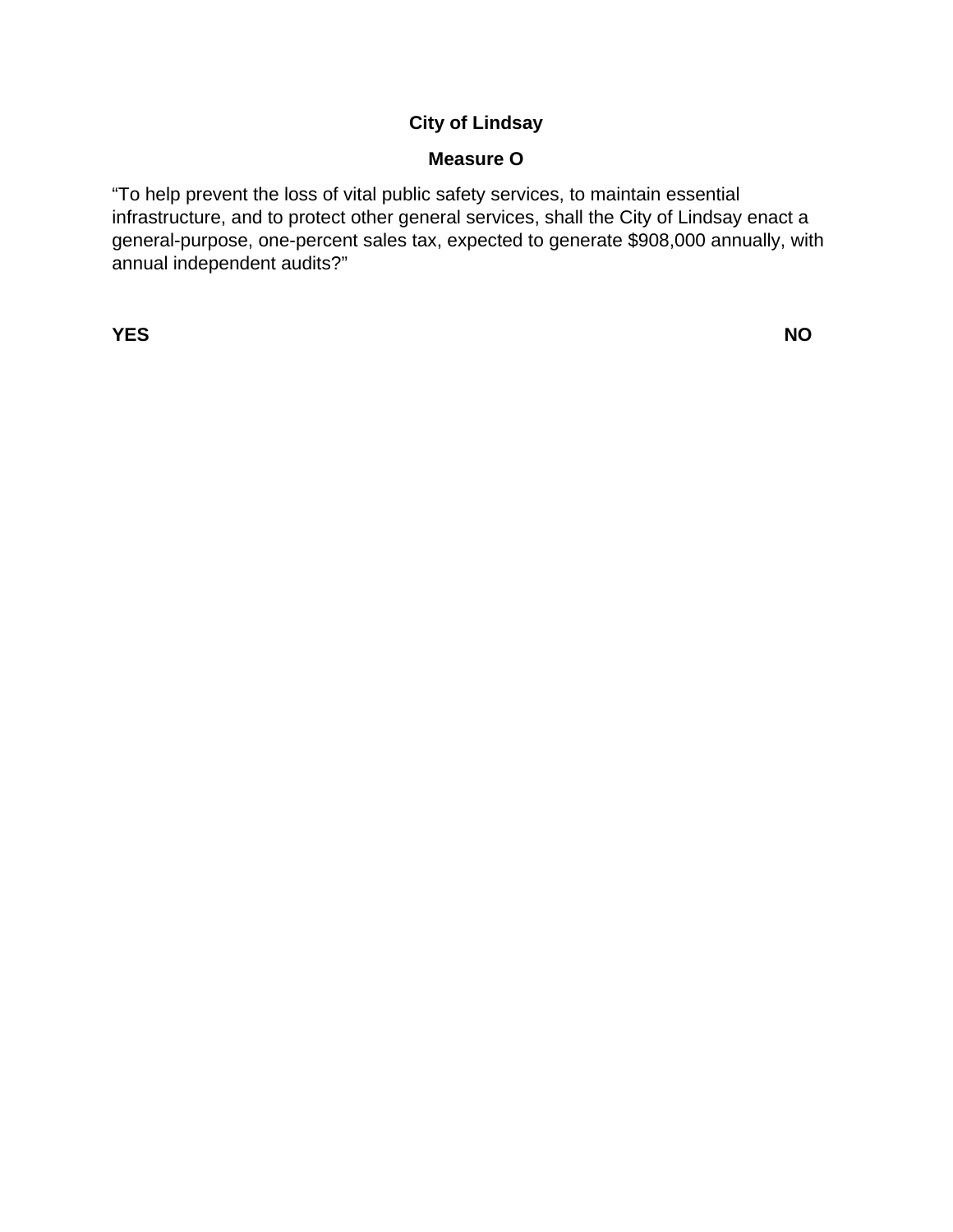#### **City of Lindsay**

#### **IMPARTIAL ANALYSIS CITY OF LINDSAY MEASURE O**

 The proposed tax measure increases sales tax within the City of Lindsay by 1% (one cent for every dollar spent). Funds generated by the additional revenue will be allocated to the General Fund, where the residents may voice their preference of spending to the City Council. Funds may be used for any City-related purpose or place funds into reserve accounts. Cityrelated purposes include services such as police and fire, infrastructure maintenance such as roads and water wells, and recreation. All tax revenue would be kept by the City and not be able to be spent by the State or County. Several other cities in the area have local sales tax, including Visalia, Dinuba, Farmersville, and Porterville. The tax is not set to automatically expire, but could be dissolved or reduced in the future if the tax was no longer needed. The tax measure was placed on the ballot by the Lindsay City Council.

Sincerely,

GRISWOLD, LaSALLE, COBB, DOWD & GIN, LLP

s/ Mario U. Zamora

**The above statement is an impartial analysis of Measure O. If you desire a copy of the ordinance or measure, please call the city official's office at 559-562-7102 ext. 8031 and a copy will be mailed at no cost to you.** 

**You may also access the full text of the measure on the city Web site at the following Web site address www.lindsay.ca.us.**

#### **Ciudad de Lindsay**

### **ANÁLISIS IMPARCIAL DE LA MEDIDA O DE LA CIUDAD DE LINDSAY**

 Esta medida de impuestos propuesta incrementa el impuesto sobre las ventas en la Ciudad de Lindsay en un 1 % (un centavo por cada dólar gastado). Los fondos generados por los ingresos adicionales se asignarán al Fondo General, en el que los residentes pueden comunicar al Concejo Municipal cómo prefieren gastarlo. Los fondos se pueden usar para cualquier propósito relacionado con la ciudad o colocar fondos en cuentas de reserva. Los propósitos relacionados con la ciudad incluyen servicios como la policía y los bomberos, mantenimiento de infraestructura como caminos y pozos de agua, y recreación. La ciudad guardará todos los ingresos de los impuestos y ni el Estado ni el Condado podrán gastarlos. Algunas otras ciudades en el área tienen impuestos sobre las ventas locales, incluyendo Visalia, Dinuba, Farmersville y Porterville. El impuesto no está establecido para vencerse automáticamente, pero podrá anularse o reducirse en el futuro si ya no es necesario. El Concejo Municipal de Lindsay colocó la medida de impuestos en la boleta.

Atentamente,

GRISWOLD, LaSALLE, COBB, DOWD & GIN, LLP

f/ Mario U. Zamora

**La declaración anterior es un análisis imparcial de la Medida O. Si desea recibir una copia de la ordenanza o medida, comuníquese a la oficina del funcionario municipal al 559-562-7102 ext. 8031 y le enviaremos por correo una copia sin costo alguno.** 

**También puede acceder al texto completo de la medida en el sitio web de la ciudad en la dirección del sitio web www.lindsay.ca.us.**